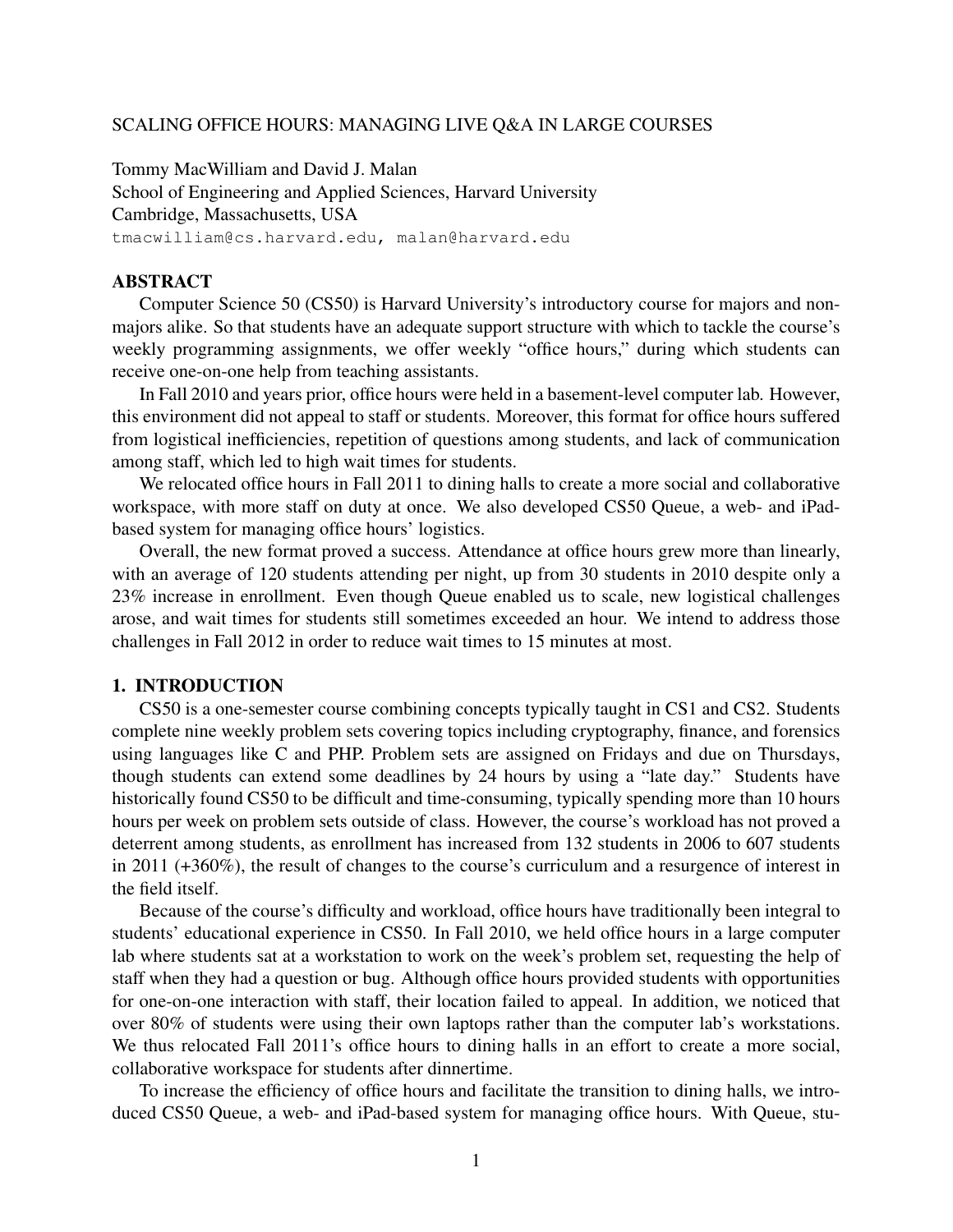dents could raise their hands virtually by clicking a button on Queue's website and be dispatched to available teaching assistants by an iPad-equipped greeter.

The relocation of office hours ultimately appealed to students. Whereas attendance in Fall 2010 averaged 30 students per night, with peaks of 60 students, it quadrupled in Fall 2011 to 120 students, with peaks of 160 students (+167%). Even though Queue enabled us to handle this increase in load, unforeseen logistical problems arose, and wait times for students sometimes exceeded an hour.

We present in this paper our method for scaling office hours and managing live Q&A in the midst of rising demand. In Section 2, we describe the problems with office hours that motivated Queue's development, and in Section 3 we present our implementation of Queue. In Section 4, we present the results of our pilot of Queue, and in Section 5 we describe future work that will address the shortcomings of Fall 2011's experiment.

#### 2. BACKGROUND

Prior to Fall 2011, we held CS50's office hours in a basement-level computer lab on weekday nights. Teaching assistants were responsible for holding three hours of office hours per week, and staff signed up for one or more time slots via a shared Google Calendar. During office hours, students sat at a lab workstation, writing their name and location on a whiteboard as soon as they had a question. Meanwhile, teaching assistants systematically helped students in the order they signed up, crossing off names and walking to students' locations to answer their questions. However, these office hours suffered from three problems:

- *Logistical inefficiencies.* That teaching assistants had to walk to and from the whiteboard was not an effective use of time, particularly when students were hard to find because of illegible handwriting. Students would also take advantage (intentionally or unintentionally) of office hours' lack of organization by writing their names above those of their peers or writing their names several times on the whiteboard in an effort to decrease their wait times.
- *Repetition of questions*. The format failed to account for the repetition of common questions among students. Because most students came to office hours seeking help with the week's problem set, it was not uncommon for multiple teaching assistants to answer the same question independently and concurrently, which was not an effective use of time.
- *Lack of communication*. The computer lab was not conducive to communication among the staff, which made it difficult for junior staff members to ask for help if unable to answer fully students' questions. Instead, they would spend an unnecessary amount of time attempting to help students when simply escalating the issue to another staff member could have led to a speedy resolution.

After observing in Fall 2010 that more than 80% of students were setting aside workstations' keyboards in favor of using their own laptops, we decided it was time to revamp the format of office hours. We thus relocated Fall 2011's office hours to residential dining halls in an effort to create a more social and collaborative atmosphere. We also narrowed the availability of office hours to four nights per week, 9pm to midnight (instead of five nights per week, 7pm to midnight) to concentrate more staff across fewer hours (with as many as 20 teaching assistants on duty at once). But, the shift to dining halls necessitated the development of a new organizational model, as dining halls were significantly larger than the lab. Moreover, dining halls lacked features like a central whiteboard and numbered terminals on which we had traditionally relied. We thus developed CS50 Queue to facilitate this transition and manage our live Q&A.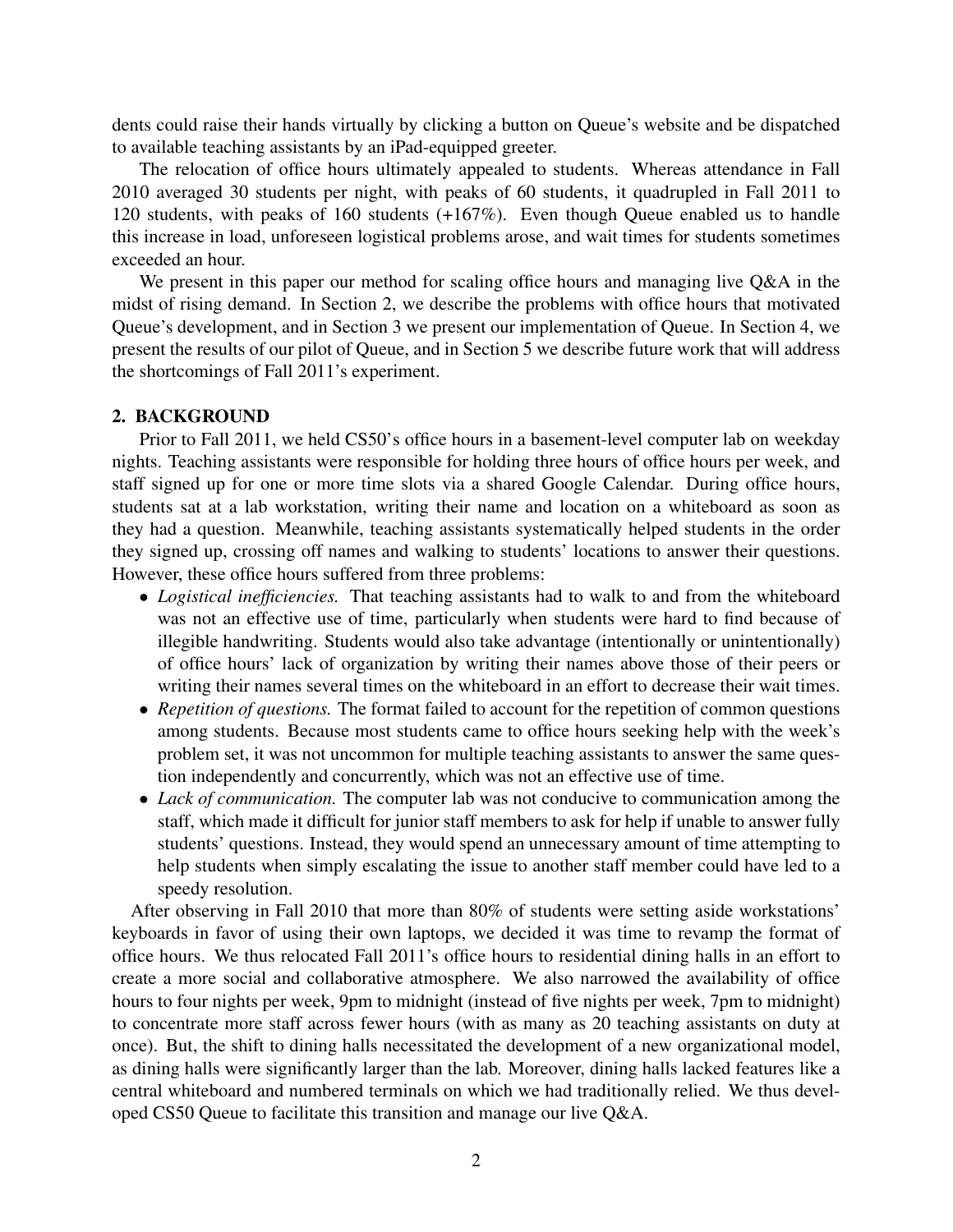| Carrier 今                        |                                                                                                                                                    | 3:24 PM        |                     | $100\%$   |
|----------------------------------|----------------------------------------------------------------------------------------------------------------------------------------------------|----------------|---------------------|-----------|
| Filter                           | <b>Students</b>                                                                                                                                    | On Duty        | <b>Staff</b><br>All | Logout    |
| Q Search Students                |                                                                                                                                                    | Q Search Staff |                     |           |
| <b>Harry Potter</b><br>dark arts |                                                                                                                                                    | Snape          |                     | ON        |
|                                  | Still having trouble with my patronus                                                                                                              |                | <b>Flitwick</b>     | <b>ON</b> |
|                                  | <b>Ron Weasley</b><br>dark arts<br>What does avada kedavra do again?                                                                               |                | <b>Sprout</b>       | OFF       |
| history of magic                 | <b>Hermione Granger</b>                                                                                                                            | McGonagall     |                     | OFF       |
|                                  | I have a lot of minor points I'd like to discuss and clarify. In fact, I've found<br>several inaccuracies in all of the texts we've been assigned. |                |                     |           |

Figure 1: CS50 Queue is a web- and iPad-based system for managing office hours. Pictured here is the iPad's interface with which a greeter pairs students with staff by tapping.

#### 3. CS50 QUEUE

CS50 Queue is a web- and iPad-based system for managing office hours inspired by the Genius Bar found at Apple's retail stores. Upon arriving at office hours, students log onto Queue's web application (hosted at a subdomain of the course's website), where they can raise their hands virtually to ask questions categorized by topic. After posting their questions, students can see their place in line, along with the questions asked by their classmates. If students do not want their question to be viewable by their peers, they can check a box to post their question "incognito," readable only by course staff. To enforce fairness, Queue only allows each student to post a single question in Queue at a time. Students are also able to participate in an online chat with their classmates, whereby chat rooms are organized by problem sets' topic.

Meanwhile, a senior staff member (called the "greeter") manages office hours. When staff arrive at office hours, they check in with the greeter, who marks them as on duty by selecting their names from a list on the iPad. Per Figure 1, the greeter can view a list of students' questions in Queue alongside a list of the staff members on duty. Next to each staff member's name is also the amount of time since they were last dispatched a student, which allows the greeter to identify and assist teaching assistants spending too much time answering a question. By tapping one or more students' names followed by the name of a staff member, the greeter can dispatch students to teaching assistants, who are centralized at a designated staff table in the dining hall. Upon dispatch, Queue triggers a visual and audible alert on students' computers that instructs them to see the specified teaching assistant.

CS50 Queue is open-source, and its source code is available at http://github.com/tmac721/cs50-queue.

#### 4. RESULTS

Overall, the introduction of CS50 Queue, coupled with the relocation to dining halls, was a success, with most of Fall 2010's logistical inefficiencies and lack of communication redressed. However, the new format failed to reduce significantly the repetition of questions and introduced some new problems altogether.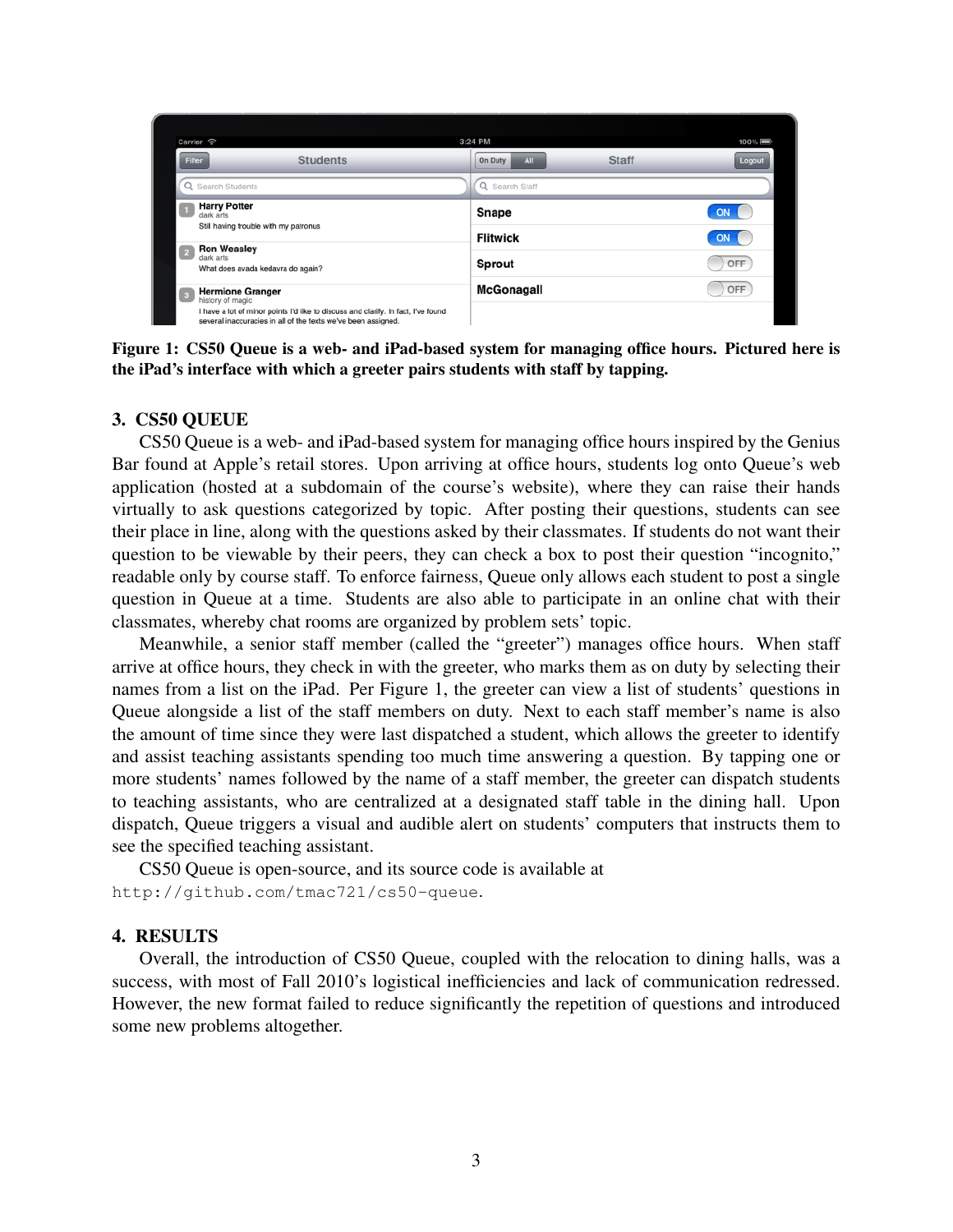

Figure 2: Because CS50 Queue stored students' questions in a database, we were able to quantify students' confusion on each of the problem sets.

#### 4.1 Successes

The relocation of office hours proved popular among students. Whereas 30 students attended office hours on average in 2010, with peaks of 60 students, over 120 students attended on average in 2011 (+300%), with peaks of 160 students (+167%). Demand for office hours grew disproportionately with the course's size, as enrollment increased by only 23% during this time period (and staff size grew proportionally). Given that the course's problem sets and proportion of students with no computer science background did not change in 2011 vis-à-vis 2010, we were pleased to find that office hours' new locations, which were more convenient and social for students, motivated higher attendance. As one student noted in mid-semester evaluations: "I think office hours are a great resource for the students (which is why I basically live at the d-halls 2–3 nights per week)."

Fortunately, CS50 Queue allowed Fall 2011's office hours to accommodate this increase in load. First and foremost, Queue improved the organization of office hours, which was logistically necessary to support larger numbers of students. Second, by allowing the greeter to send multiple students with questions on the same topic to the same teaching assistant at once, we reduced time spent answering repeated questions. Finally, the centralization (rather than mobility) of staff allowed teaching assistants to consult each other if unable to solve a problem.

Queue's storage of students' questions in a database has also provided insights that will help us reshape the curriculum in Fall 2012. For instance, per Figure 2, students asked the most questions about problem sets 5 and 7, which suggests those weeks' specifications were less clear or more challenging than some. Meanwhile, problem sets 0 and 8 elicited the fewest number of questions and seemed to be the clearest or easiest for students.

Finally, Queue has given us a glimpse into the work habits of students. As reflected by the spikes in Figure 3, though problem sets were released on Fridays (and due on Thursdays), most students did not begin to dive into problem sets (and ask questions) until Tuesdays or Wednesdays. Students' tendency to seek help later in the week became more pronounced for the final two problem sets: while 70 students attended office hours on Mondays for problem set 6, only 27 attended for problem set 7. In addition, the number of students attending office hours on Thursdays (offered expressly for those students taking a late day) peaked for problem sets 6 and 7, with attendance reaching 130. It could be the case that many students underestimated the difficulty of these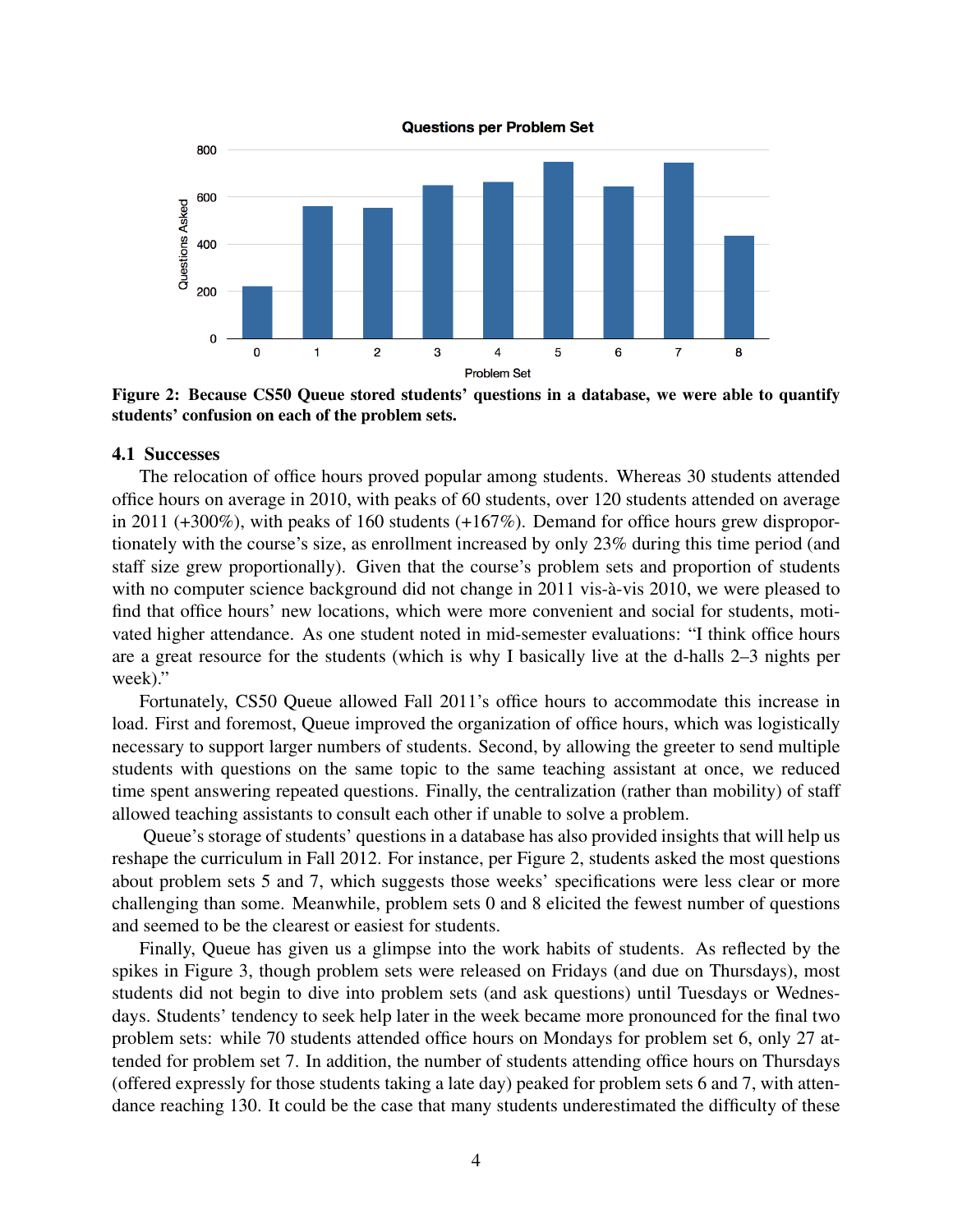**Attendance at Office Hours by Day** 



Figure 3: Students' attendance at office hours varied significantly by day. Labels on the *x*-axis designate week and day; 0M, for example, is Monday of week 0.

problem sets, which perhaps suggests we should make their workload more immediately clear to students. Or, perhaps students reserved their allotted late days for the end of the semester. We plan to look more closely at late days' usage in Fall 2012.

#### 4.2 Problems

Nevertheless, because we did not anticipate the degree to which attendance would increase because of office hours' relocation, students sometimes suffered long waits. Per Figure 4, on nights before problem sets' deadlines, wait times in excess of an hour were not uncommon. In particular, the peaks that occurred on Thursdays in the latter half of the semester were a result of understaffing, as we failed to predict the number of students who would take advantage of late days. Among the primary causes of high wait times was students' understandable tendency to linger around staff after their questions had been answered, anticipating but not yet having additional questions. Because the first iteration of Queue relied on the greeter to observe when teaching assistants were finished working with students (which itself introduced latency), staff members would often spend a disproportionate amount of time with students who continued to work at the staff table even after their questions were answered. Office hours' ultimate goal was not to maximize throughput, but to be fair to all students in need of help. Understandably, many teaching assistants were uncomfortable asking students to leave the staff table after their questions had been answered and were thus seen as unavailable by the greeter. As one teaching assistant commented, "At office hours it was often pretty difficult for me to get a student to move away after I had already given them some advice—they usually wanted to test out whatever I had just advised them to do." Students also did not utilize Queue's chat functionality, instead relying exclusively on staff for help rather than also asking peers. Underlying these high wait times was a misalignment of expectations between students and staff: while staff members sought to "unstick" students and enable them to continue to work on their own, many students expected staff members to walk them through the entirety of the problem set. Queue's own structure thus failed to address adequately the changes that resulted from the relocation of office hours.

Another notable trend we observed among students was a significant decrease in the length of questions inputted into Queue. While in the first week of office hours students' questions were 14 words in length on average, one-word questions were commonplace by term's end. Most students were not inputting questions at all, as common submissions included "bug," "help," and "lost."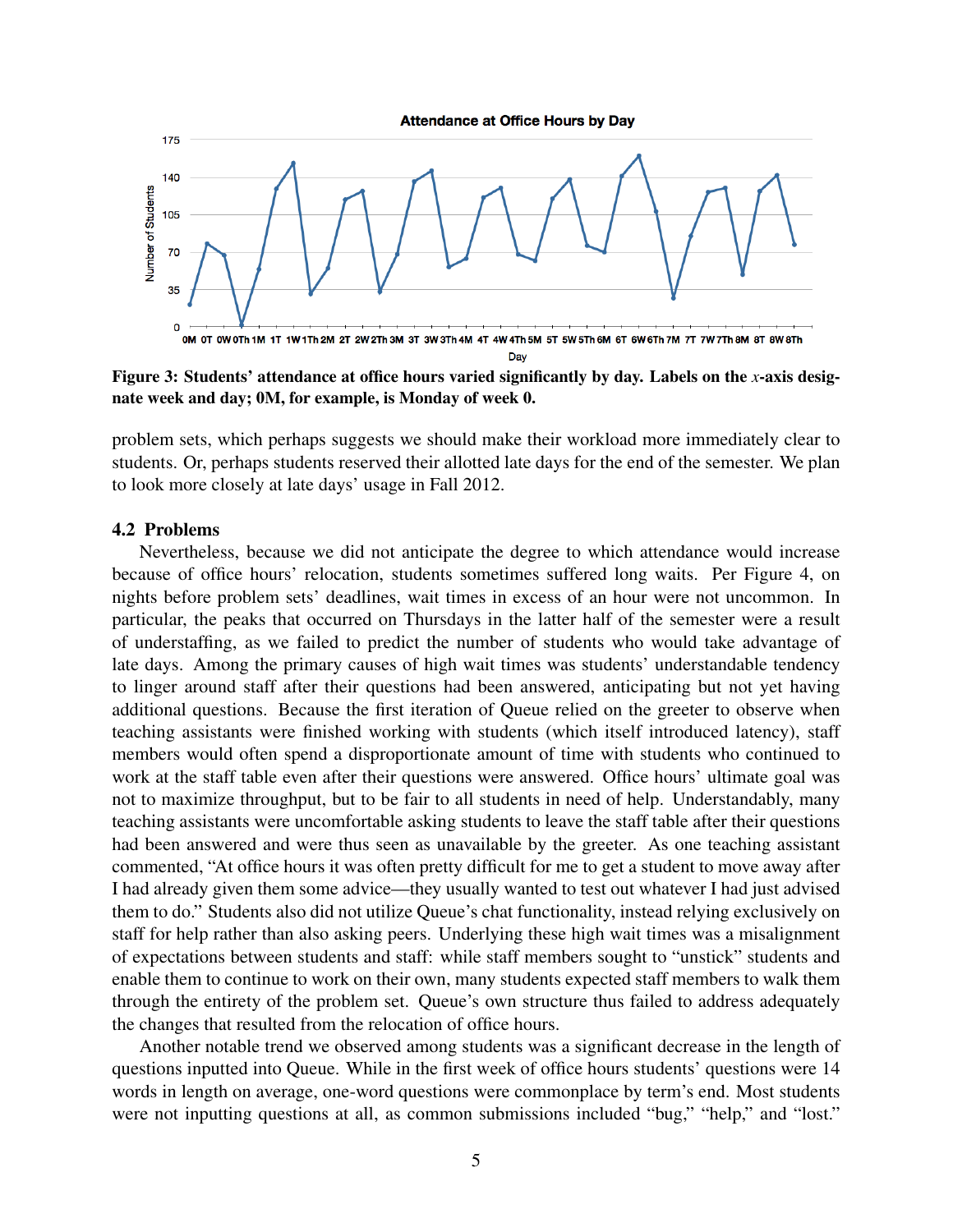

Figure 4: Students' wait times were high for office hours held later in the week. In Fall 2012, we will vary the number of staff present at office hours over time.

Students' brevity was detrimental to office hours' efficiency, as the greeter could not detect, and thus dispatch, students with equivalent questions to the same teaching assistant. We hypothesize that students had less incentive to input detailed questions because most teaching assistants did not have Queue's web application open during office hours and were unaware of the students' questions until they arrived in person.

### 5. RELATED AND FUTURE WORK

Literature on the management of large-scale office hours is scarce, but others have investigated the effects of holding office hours online: Malan [1], Johnson *et al*. [2], and Lee [3] present mechanisms through which students can synchronously interact with teaching assistants by sharing screen sessions. CS50 Queue, on the other hand, is a management system for in-person office hours.

To reduce wait times in Fall 2012, we intend to facilitate two-way communication between the greeter and teaching assistants via a web application that staff will keep open on their own laptops. Not only will this application empower staff to read questions before students arrive in person (thus decreasing the amount of time required for students to explain their issues), but it will also allow the greeter to ask teaching assistants if they are available to help a new student. We hypothesize that this two-way communication will improve office hours' efficiency, as the greeter will be able to notify staff gently when another student is in need of assistance. In order to prevent long wait times for short, common questions, we will also route questions first to an online forum moderated by a dedicated group of staff members, giving teaching assistants the opportunity to answer questions electronically before they appear on the greeter's iPad as questions to be answered in person. With these improvements in workflow, we aim to reduce student wait times to 15 minutes or fewer, while remaining in dining halls.

### 6. CONCLUSION

In Fall 2011, we relocated CS50's office hours from a basement computer lab to residential dining halls in order to create a more social, collaborative environment. We also introduced CS50 Queue, a web- and iPad-based system for managing office hours, in order to address prior years' lo